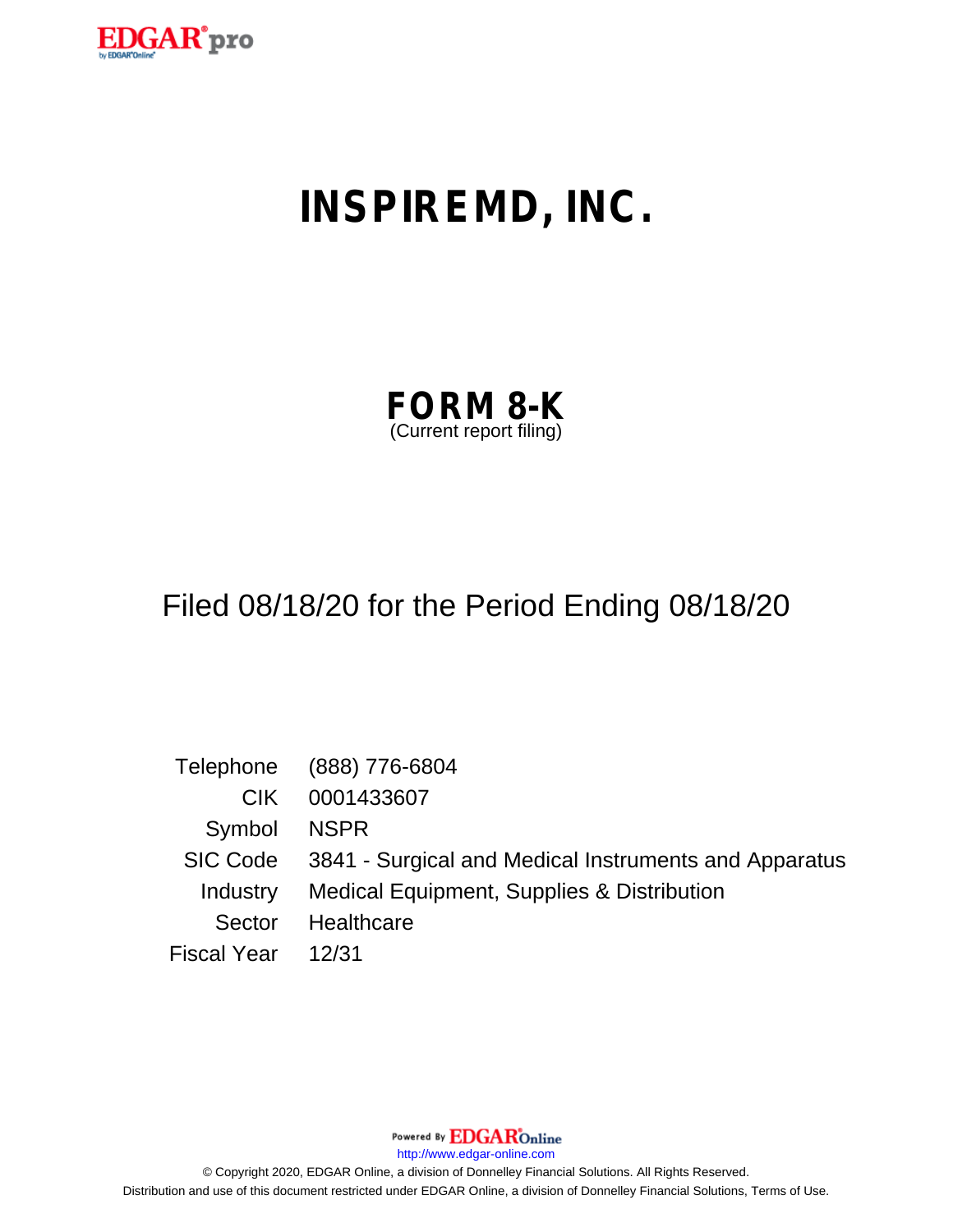## **UNITED STATES SECURITIES AND EXCHANGE COMMISSION**

**Washington, D.C. 20549**

#### **FORM 8-K**

#### **CURRENT REPORT**

**Pursuant to Section 13 or 15(d) of the Securities Exchange Act of 1934**

**Date of Report (Date of earliest event reported):** August 18, 2020

### **InspireMD, Inc.**

(Exact name of registrant as specified in its charter)

(State or other jurisdiction of incorporation)

File Number)

**Delaware 001-35731 26-2123838** (Commission (IRS Employer Identification No.)

**4 Menorat Hamaor St. Tel Aviv,** 

(Address of principal executive offices) (Zip Code)

**(888) 776-6804**

(Registrant's telephone number, including area code)

**N/A**

(Former Name or former address, if changed since last report)

Check the appropriate box below if the Form 8-K filing is intended to simultaneously satisfy the filing obligation of the registrant under any of the following provisions:

[ ] Written communications pursuant to Rule 425 under the Securities Act (17 CFR 230.425)

[ ] Soliciting material pursuant to Rule 14a-12 under the Exchange Act (17 CFR 240.14a-12)

[ ] Pre-commencement communications pursuant to Rule 14d-2(b) under the Exchange Act (17 CFR 240.14d-2(b))

[ ] Pre-commencement communications pursuant to Rule 13e-4(c) under the Exchange Act (17 CFR 240.13e-4(c))

Securities registered pursuant to Section 12(b) of the Act:

| Title of each class                                          | rading Symbol(s) | Name of exchange on which registered |
|--------------------------------------------------------------|------------------|--------------------------------------|
| Common Stock, par value \$0,0001 per share                   | NSPR             | NYSE American                        |
| Warrants, exercisable for one share of Common Stock          | NSPR.WS          | NYSE American                        |
| Series B Warrants, exercisable for one share of Common Stock | NSPR.WSB         | NYSE American                        |

Indicate by check mark whether the registrant is an emerging growth company as defined in Rule 405 of the Securities Act of 1933 (§230.405 of this chapter) or Rule 12b-2 of the Securities Exchange Act of 1934 (§240.12b-2 of this chapter).

Emerging growth company [ ]

If an emerging growth company, indicate by check mark if the registrant has elected not to use the extended transition period for complying with any new or revised financial accounting standards provided pursuant to Section 13(a) of the Exchange Act. [ ]

**Israel 6744832**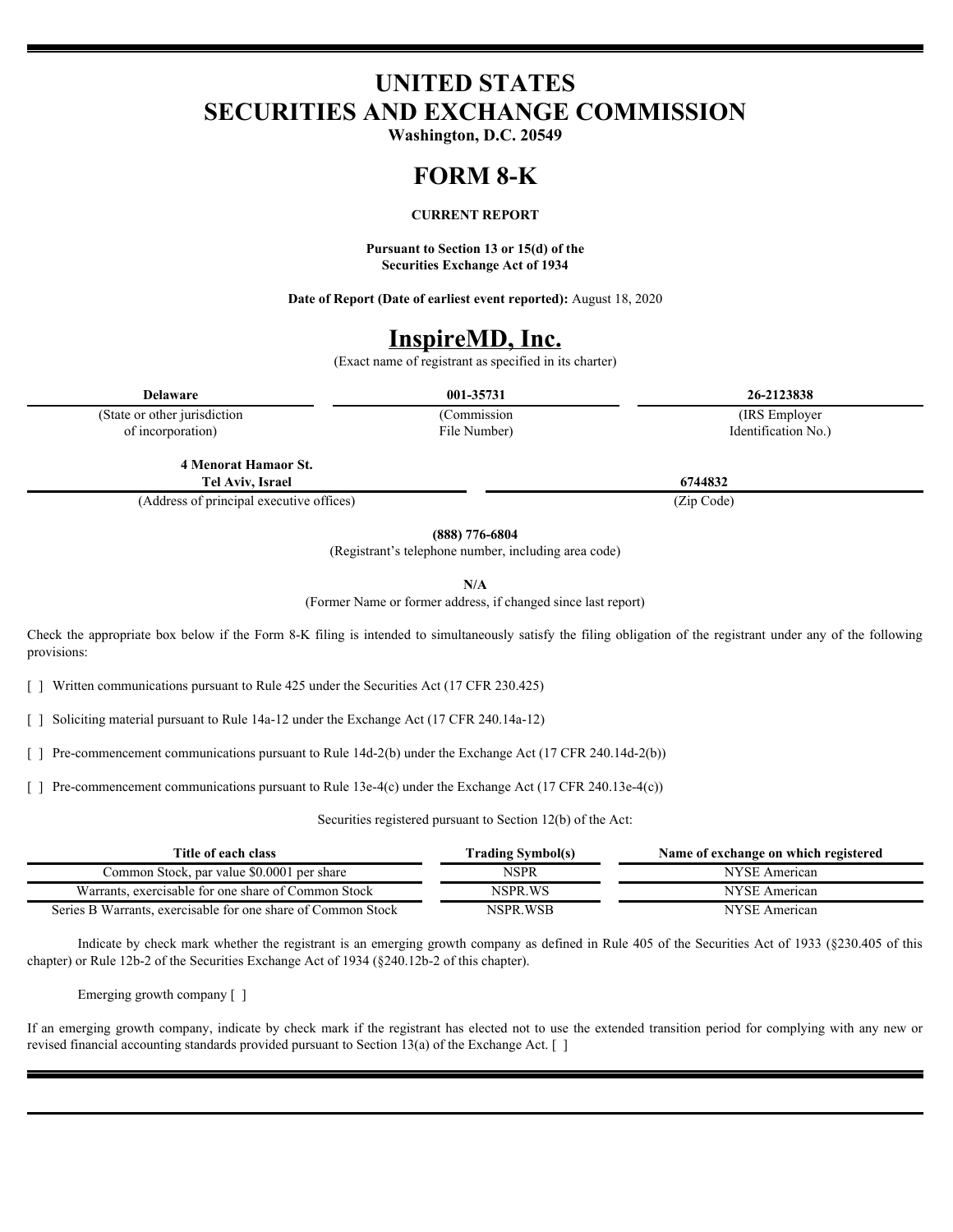#### Item 5.02 Departure of Directors or Certain Officers; Election of Directors; Appointment of Certain Officers; Compensatory Arrangements of Certain **Officers.**

#### *Fourth Amendment to Shore Employment Agreement*

On August 14, 2020, InspireMD, Inc. (the "Company") and Craig Shore, the Company's chief financial officer, chief administrative officer, secretary and treasurer, entered into the fourth amendment (the "Shore Amendment") to that certain Amended and Restated Employment Agreement dated as of May 5, 2014, as amended on January 5, 2015, July 25, 2016, and on March 25, 2019, in order to, among other things, (i) amend the term of Mr. Shore's employment, so that the initial term of Mr. Shore employment will end on July 31, 2022, which will automatically be renewed for additional one-year periods on August 1, 2022 and on 15tem 5.02 Departure of Directors or Certain Officers; Election of Directors; Appointment of Certain Officers; Compensatory Arrangements of Certain Officers.<br>
Fourth Amendment to Shore Employment Agreement<br>
Fourth Amendme employment without Cause (as defined therein).

A copy of the Shore Amendment is filed as Exhibit 10.1 to this Current Report on Form 8-K and is incorporated herein by reference.

#### **Item 9.01 Financial Statements and Exhibits.**

(d) Exhibits

| Exhibit       |                                                                                                                                      |
|---------------|--------------------------------------------------------------------------------------------------------------------------------------|
| <b>Number</b> | <b>Description</b>                                                                                                                   |
| 10.1          | Fourth Amendment to Amended and Restated Employment Agreement, dated August 14, 2020, by and between InspireMD, Inc. and Craig Shore |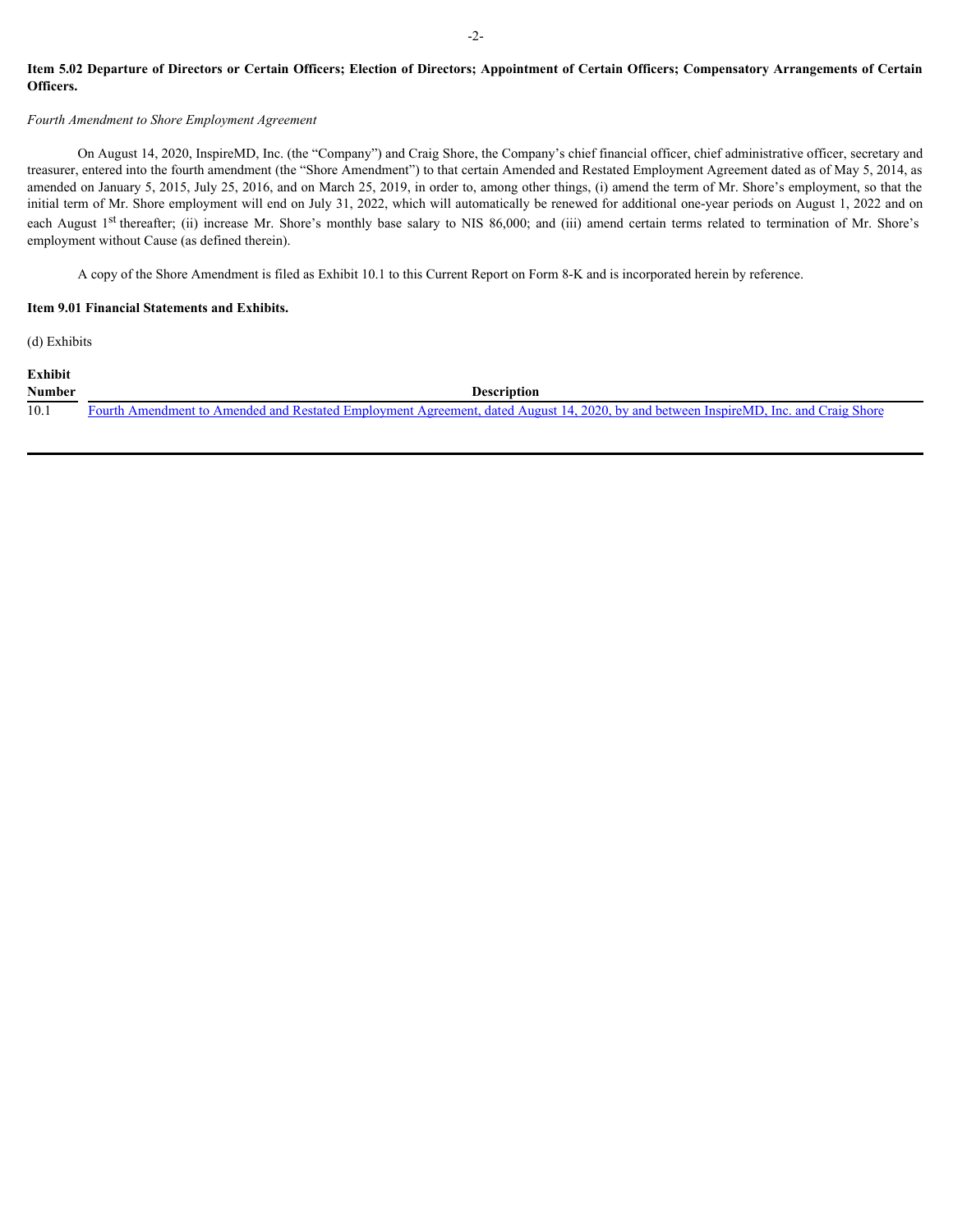#### **SIGNATURES**

Pursuant to the requirements of the Securities Exchange Act of 1934, as amended, the registrant has duly caused this report to be signed on its behalf by the undersigned hereunto duly authorized.

Date: August 18, 2020 By: */s/ Craig Shore*

#### **InspireMD, Inc.**

Name: Craig Shore Title: Chief Financial Officer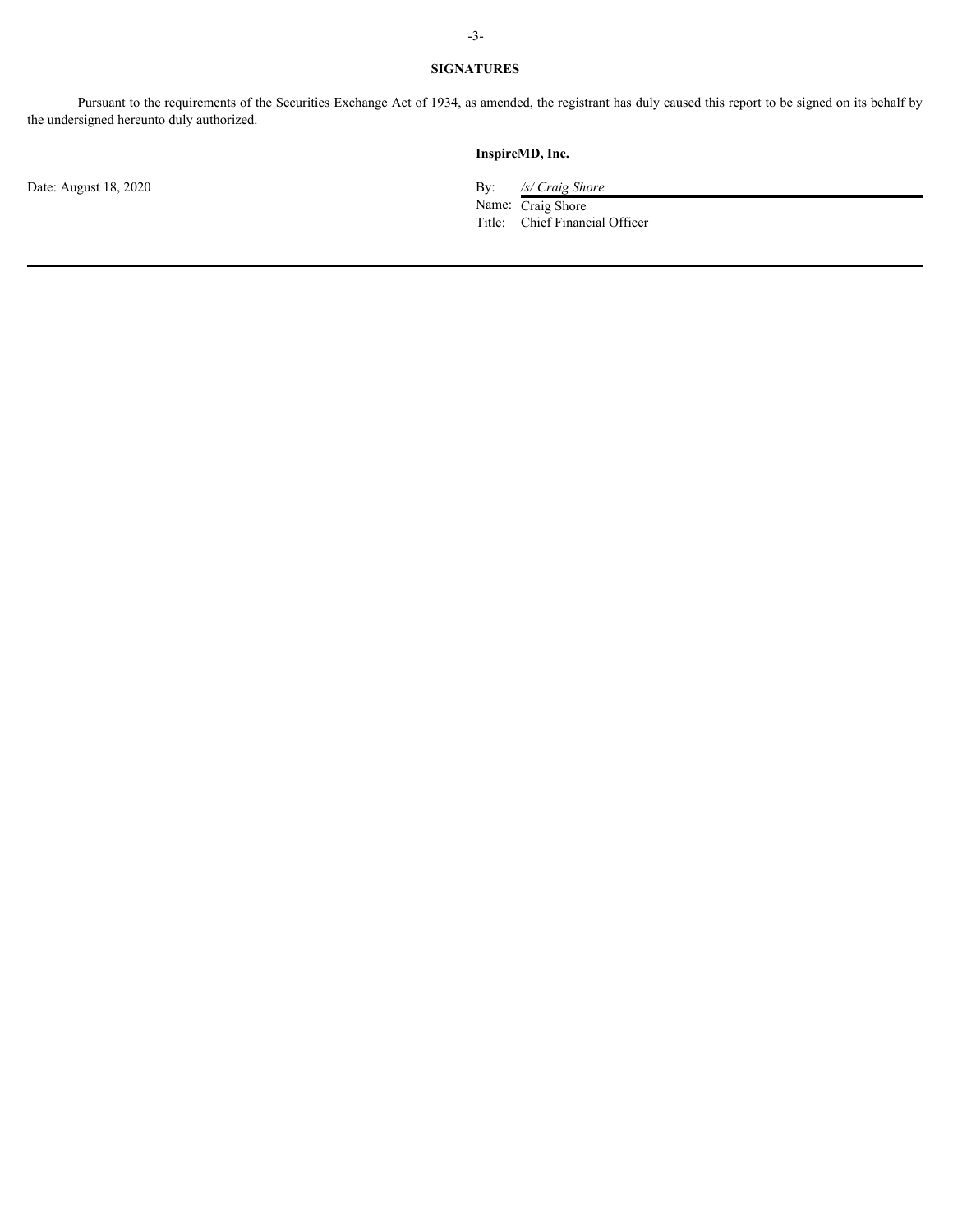#### **FOURTH AMENDMENT TO AMENDED AND RESTATED EMPLOYMENT AGREEMENT**

<span id="page-4-0"></span>This FOURTH AMENDMENT TO AMENDED AND RESTATED EMPLOYMENT AGREEMENT (this "*Amendment*") is made and entered as of this

14th day of August, 2020 (the "*Amendment Effective Date*") by and between InspireMD, Inc., a Delaware corporation (the "*Company*"), and Craig Shore (the "*Executive*") for purposes of amending that certain Amended and Restated Employment Agreement dated as of May 5, 2014, as amended on January 5, 2015, July 25, 2016 and March 25, 2019, by and between the Company and the Executive (the "*Agreement*"). Terms used in this Amendment with initial capital letters that are not otherwise defined herein shall have the meanings ascribed to such terms in the Agreement. **FOURTH AMENDMENT TO AMENDED AND RESTATED EMPLOYMENT AGREEMENT**<br>This FOURTH AMENDMENT TO AMENDED AND RESTATED EMPLOYMENT AGREEMENT (this "*Amendment*") is  $\mathbf{w}^2$  (hay the "*Amendment*") of Angust, 2020 (the "*Amendment* **THEREFORE, pursuant TO AMENDED AND RESTATED EMPLOYMENT AGREEMENT**<br> **TURTH AMENDMENT TO AMENDED AND RESTATED EMPLOYMENT AGREEMENT** (this "*Amendment*") is made and entered as of this<br>
stat, 2020 (the "*Amendment* Effective

**WHEREAS**, Section 7.5 of the Agreement provides that the parties to the Agreement may amend the Agreement in a writing signed by the parties; and

**WHEREAS**, the parties hereto desire to amend the Agreement in certain respects.

acknowledged, the Company and the Executive agree as follows:

1. Section 1.3 of the Agreement is hereby amended as of the Amendment Effective Date by deleting said section in its entirety and substituting in lieu thereof the following new Section 1.3:

1.3 Term of Employment. The term of this Agreement shall continue until 11:59 p.m. Eastern Time on July 31, 2022 (the "Initial Term") unless sooner terminated or extended as provided hereunder. This Agreement shall automatically renew for additional one-year periods on August 1, 2022 and on each and every August 1st thereafter (each such extension, the "Renewal Term") unless either party gives the other party written notice of its or his election not to extend such employment at least six months prior to the next August 1st renewal date. Further, if a Change in Control occurs when less than two full years remain in the Initial Term or during any Renewal Term, this Agreement shall automatically be extended for two years only from the Change in Control Date and thereafter shall terminate on the second anniversary of the Change in Control Date in accordance with its terms. The Initial Term, together with any Renewal Term or extension as a result of a Change in Control, are collectively referred to herein as the "Term." In the event that the Executive continues to be employed by the Company after the Term, unless otherwise agreed by the parties in writing, such continued employment shall be on an at-will, month-to-month basis upon terms agreed upon at such time without regard to the terms and conditions of this Agreement (except as expressly provided herein) and this Agreement shall be deemed terminated at the end of the Term, regardless of whether such employment continues atwill, other than Articles VI and VII, plus specified provisions of Articles IV and V to the extent they relate to termination of employment after expiration of the Term, which shall survive the termination or expiration of this Agreement for any reason.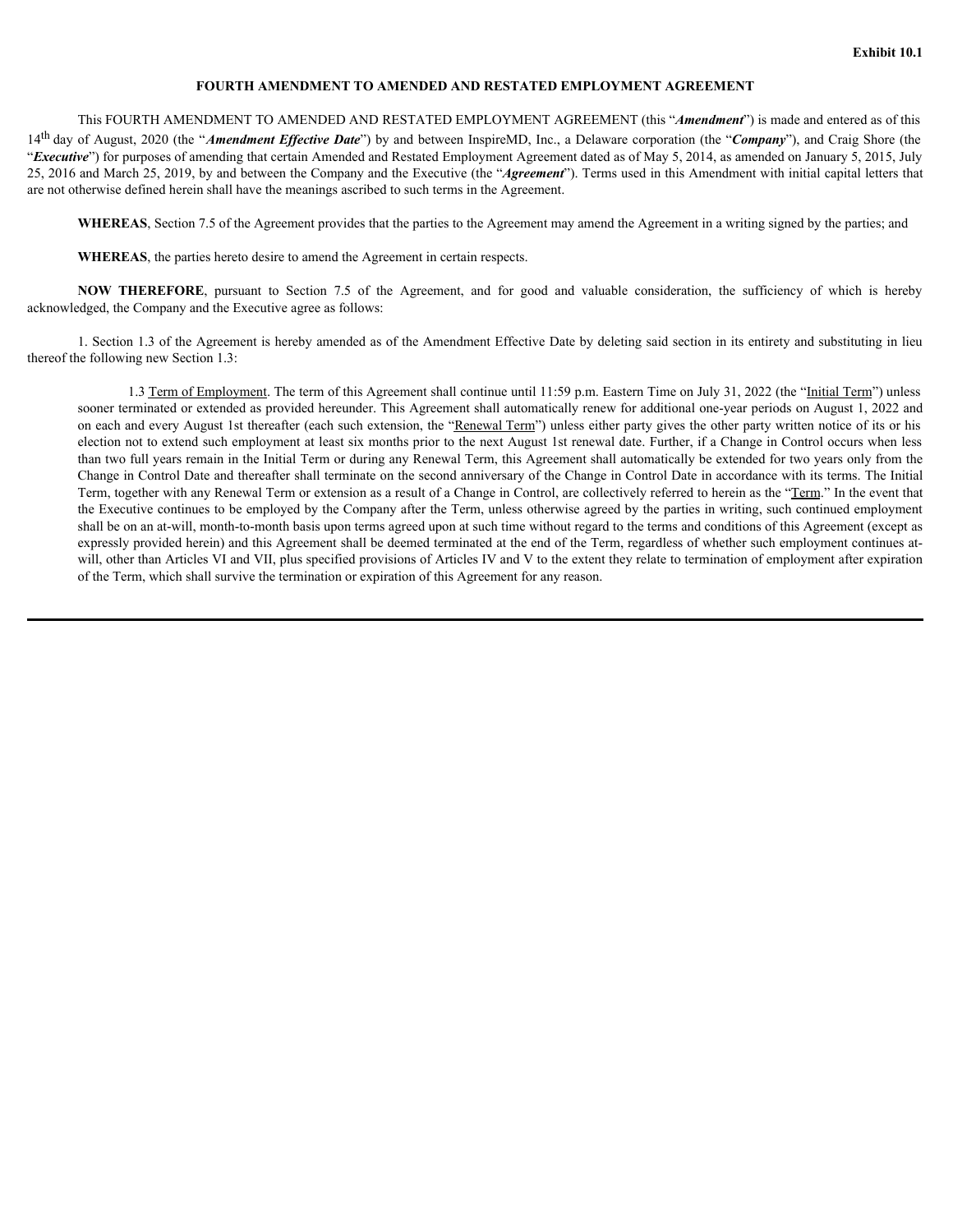2. Section 2.2 of the Agreement is hereby amended as of the Amendment Effective Date by deleting said section in its entirety and substituting in lieu thereof the following new Section 2.2:

#### 2.2 Base Salary.

(a) The Executive shall be paid a base salary of no less than NIS 86,000 per month (NIS 1,032,000 on an annualized basis) while he is employed by the Company during the Term; provided, however, that nothing shall prohibit the Company, to the extent permitted by law, from reducing the base salary as part of an overall cost reduction program that affects all senior executives of the Company Group and does not disproportionately affect the Executive, so long as such reductions do not reduce the base salary to a rate that is less than 90% of the minimum base salary amount set forth above (or, if the minimum base salary amount has been increased during the Term, 90% of such increased amount). The Executive's base salary shall be reviewed annually by the Chief Executive Officer for increase (but not decrease, except as permitted above) as part of the Company's annual compensation review. 2. Section 2.2 of the Agreement is hereby amended as of the Amendment Effective Date by deleting said section in its entirety and substituting in lieu<br>
2.2 <u>Base Sahary</u>.<br>
(a) The Exceutive shall be paid a base salary of n

(b) As the Executive is employed by the Company in a senior managerial position involving a fiduciary relationship between the Executive and employment with the Company, and the Executive shall not be entitled to any compensation in respect of such law. The Executive acknowledges that the compensation set for him under this Agreement includes compensation that would otherwise be due to the Executive pursuant to such law.

(c) Subject to Sections 3.3, 3.5 and 3.6 below, the base salary shall be comprehensive and all-inclusive in that it shall be deemed to represent the Executive's entire compensation for his employment and work under this Agreement, including those social benefits which can be embodied under law in his base salary, except where it is otherwise specifically set forth in this Agreement.

3. Section 5.1(b) of the Agreement is hereby amended by deleting said sub-section in its entirety and substituting in lieu thereof the following new Section

#### 5.1:

(b) (i) payments related to any and all social, pension, retirement, profit-sharing, severance or similar compensatory benefits, including payments 2. Section 2.2 of the Agreement is hereby amended as of the Amendment Elfective Dute by deleting said section in its entirey and substituting in level of the Section 2.21 Hase. (as No Education 2.21 Hase. (as No European relevant accounts of or for the benefit of, the Executive as of the date of termination plus (ii) a one-time lump sum severance payment that shall include an amount equal to the sum of (A) 100% of the Executive's annual base salary, (B) the annual cost to the Company of providing the automobile to the 2. Section 2.2 of the Agreement is hereby smeaded as of the Amendment Effective Date by decines and section in its entirely and allowing to selection 2.2<br>
2.2 <u>Bate Shiney</u>.<br>
2.2 <u>Bate Shiney</u>.<br>
2.2 Bate Shiney.<br>
2.2 Bate benefits, including payments pursuant to the Policy and the Education Fund, which the Company would have been obligated to pay had the Executive remained employed in the same position and at the same base salary for the 12 months immediately following the date of termination, as were in effect for the 12 months immediately preceding the date of termination. The lump sum severance payment shall be paid on the Company's first payroll date after the Executive's signing the release described in Section 5.4 and the expiration of any applicable revocation period, subject, in the case of termination other than as a result of the Executive's death, to Section 7.16; provided, however, that in the event that the time period for return of the release and expiration of the applicable revocation period begins in one taxable year and ends in a second taxable year, such payment shall not be made until the second taxable year if necessary to comply with Section 409A of the Code.

4. Except as expressly amended by this Amendment, the Agreement shall continue in full force and effect in accordance with the provisions thereof.

5. In the event of a conflict between the Agreement and this Amendment, this Amendment shall govern.

\* \* \* \* \* \* \* \* \* \*

[*Remainder of Page Intentionally Left Blank Signature Page Follows*]